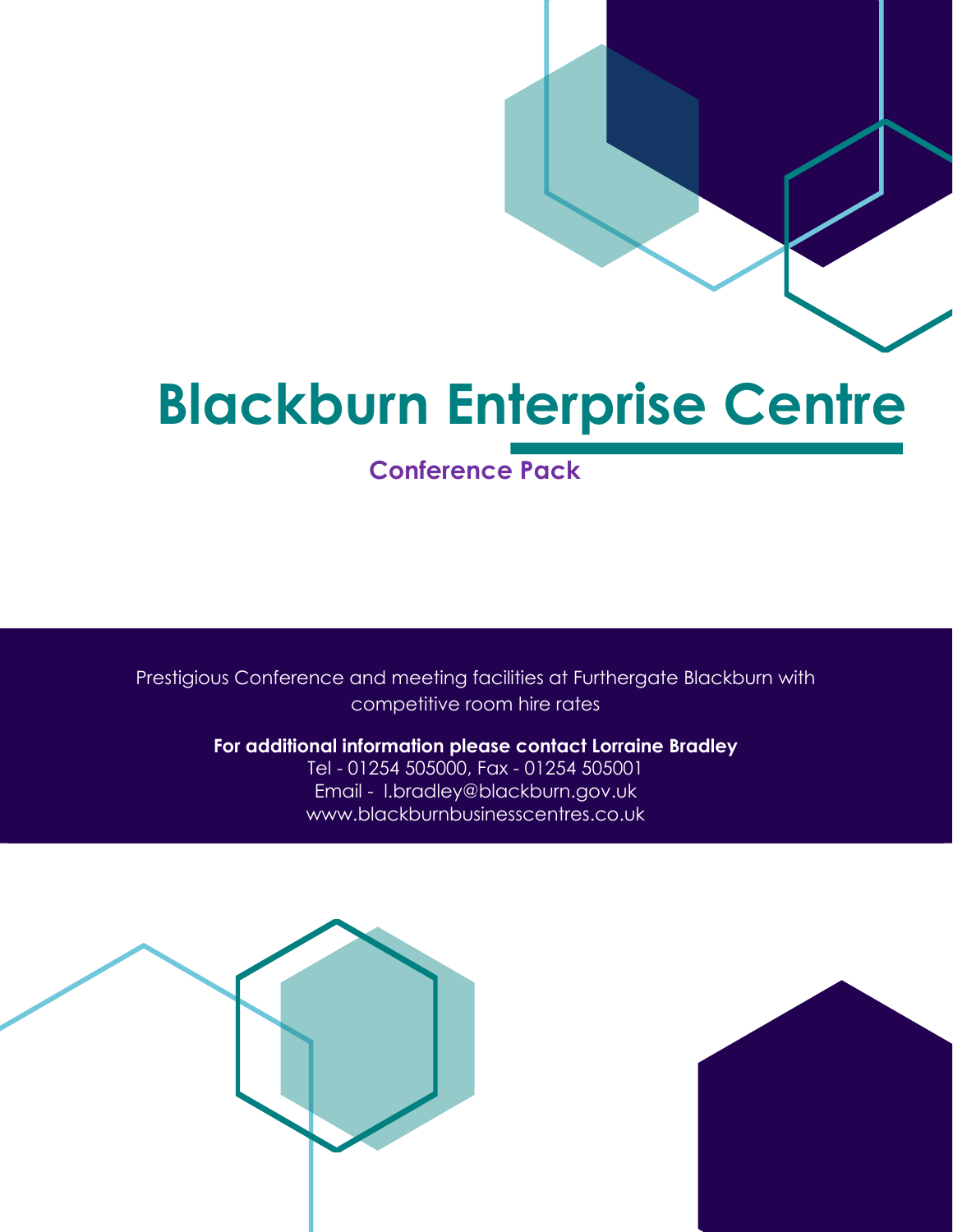**Room hire rates and buffet menus** 

Tailored to meet your organisational needs

Open Monday to Friday between 08.30 – 17.00

## **CONFERENCE ROOM 1**

Seats up to 60 theatre style, 45 cabaret / café style (Equipment free)

**£165 per day, £110 per ½ day**

**CONFERENCE ROOM 2** 

Seats up to 20 in U shape style or theatre style

**£130 per day, £80 per ½ day**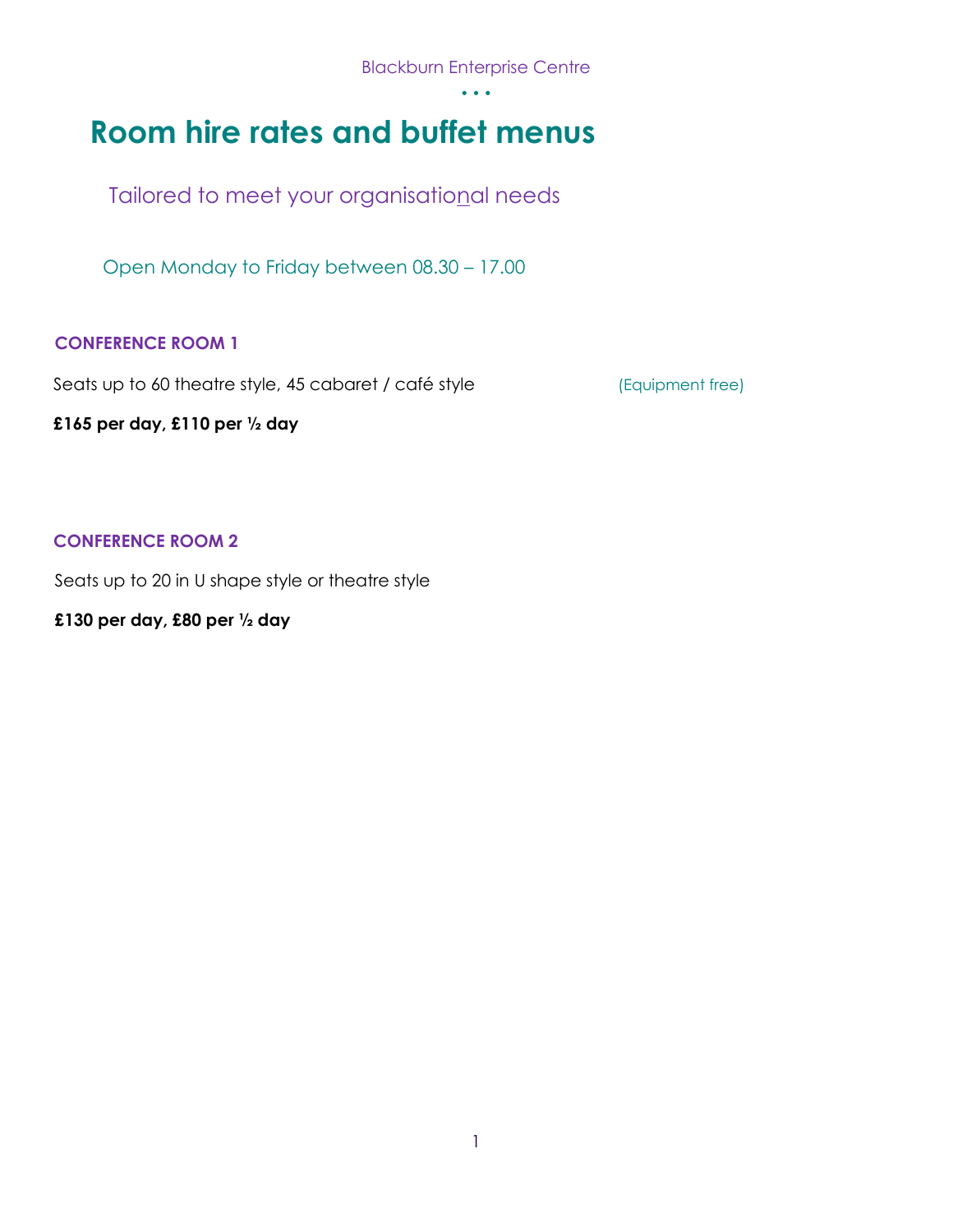**SYNDICATE ROOM 1** seats up to 4 in Boardroom style

**£50 per day, £30.00 per ½ day** (No equipment in this room)



# **ADDITIONAL FACILITIES** – all rooms

Tea/Coffee  $\pounds1.15$  a head + Biscuits –  $\pounds1.45$  per head Tea/Coffee – £1.15 a head Orange juice – £4.00 per jug (6 glasses in each)

Please note: Charges for filtered drinking water will be added onto the booking as follows: £8 a day for conference rooms  $-$  £4 for a half day £4 a day syndicate room  $2 - £2$  for a half day

# **EXTRA EQUIPMENT PRICES**

ALL INCLUDED EXCEPT: Extra Flipchart pads & pens – *£5.00* 

CANCELLATION FEE: (half room rate if within 48 hours; full room rate if within 24 hours. + Caterers cancellation fee if applicable)

Where Equipment is provided in the rooms this consists of TV, PC, Monitor, Projector, Amplifier and Speakers, Flip chart stand, pads and pens.

Discounts for block bookings available.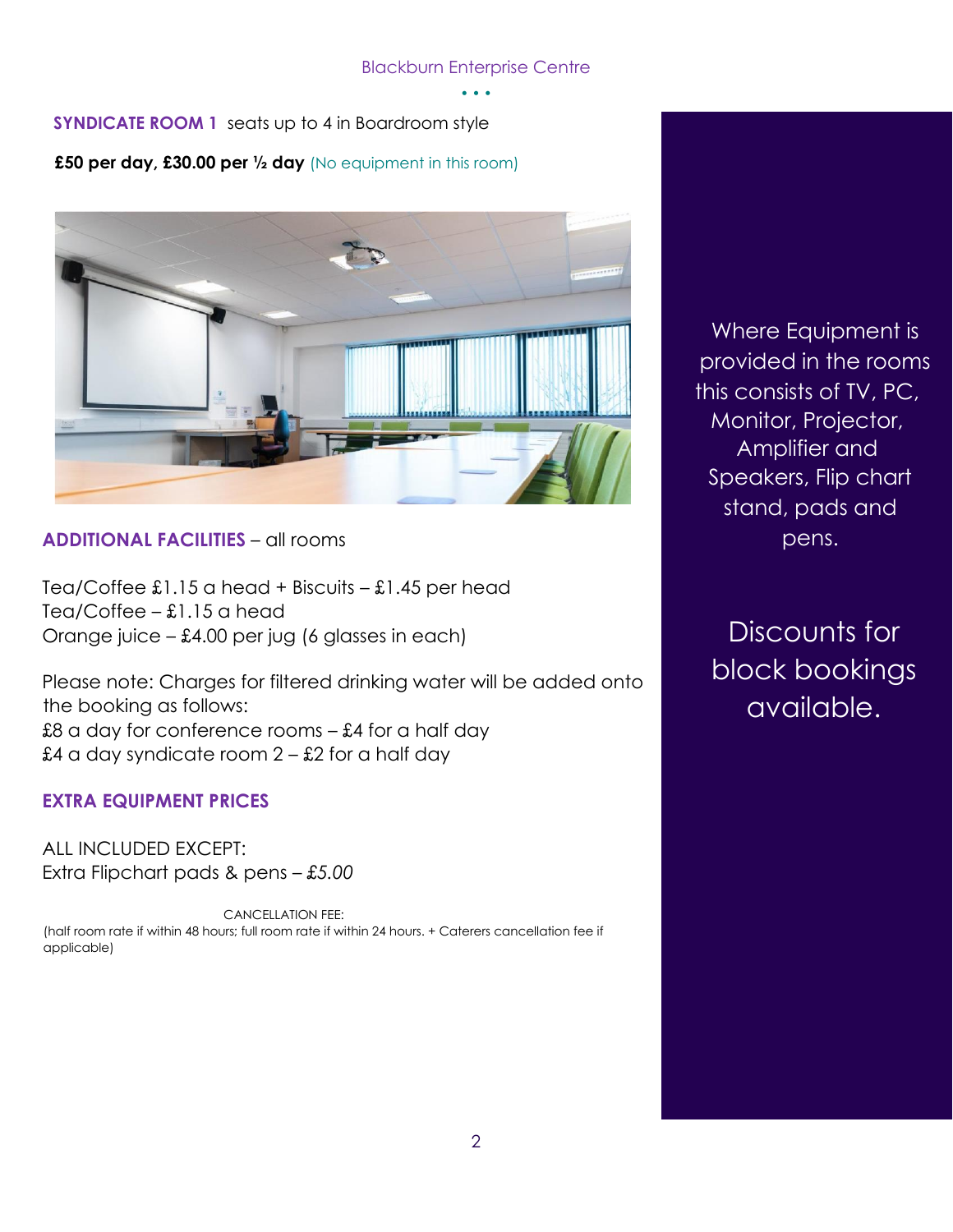**PLEASE NOTE:** *The Centre* cannot be held responsible for any incompatibility between centre and user equipment i.e. laptops, notebooks, iPad etc. Please contact us before the event to discuss your requirements.

# **Prices from 1st April 2021. VAT on room hire and refreshments.**

For early morning/ late evening or weekend bookings please ring for availability. Security charges will be applied outside office hours at £15 an hour + Vat

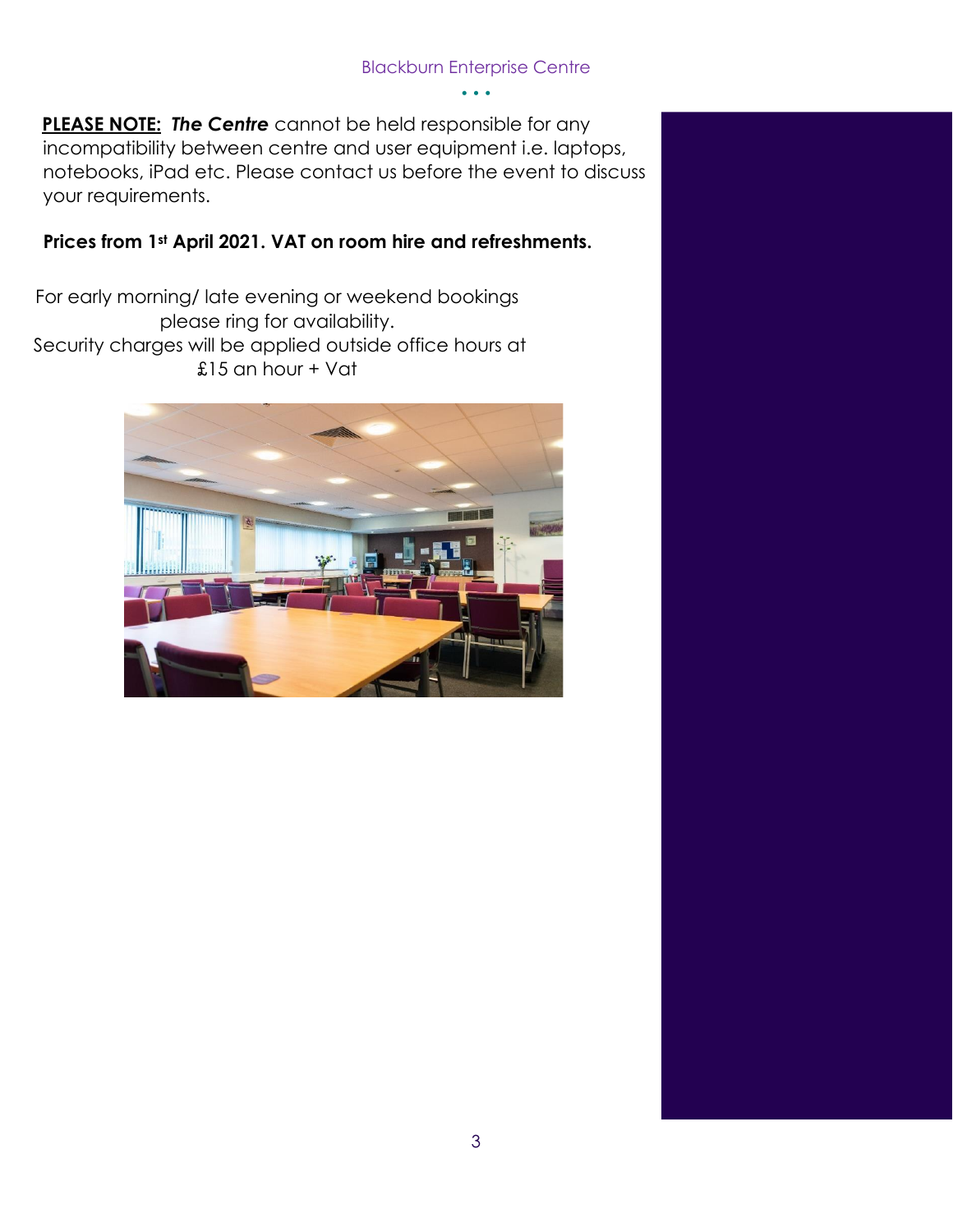• • •

# **Buffet Menu**

Supplied by Flavours of Holly Tree, Blackburn.

# **Sandwich platters – Minimum of 10 people**

for all sandwich buffets only

# **Sandwiches only – £2.90p + Crisps £3.20**

Assorted Sandwiches; egg mayonnaise, tuna and tomato, ham and salad, cheese and mayonnaise or chicken and stuffing on white and brown bread

# **Sandwich, Crisps & Cakes – £3.90p**

Assorted Sandwiches as above **Crisps** Selection of Cakes

# **Buffet One – £4.85p**

Assorted Sandwiches as above Sausage rolls or Quiche **Crisps** Selection of cake and fruit

# **Menu Options**

# **Working Lunch – Minimum of 15 people – £6.00p**

Selection of sandwiches: egg mayonnaise, turkey and stuffing, tuna and mayonnaise, ham and salad on a selection of white and brown bread. Vegetable quiche Mini meat pies Sausage rolls **Crisps** 

Selection of cakes

# **Menu A – minimum of 15 people – £5.95p**

Assorted Sandwiches as above **Crisps** Chicken satay or skewers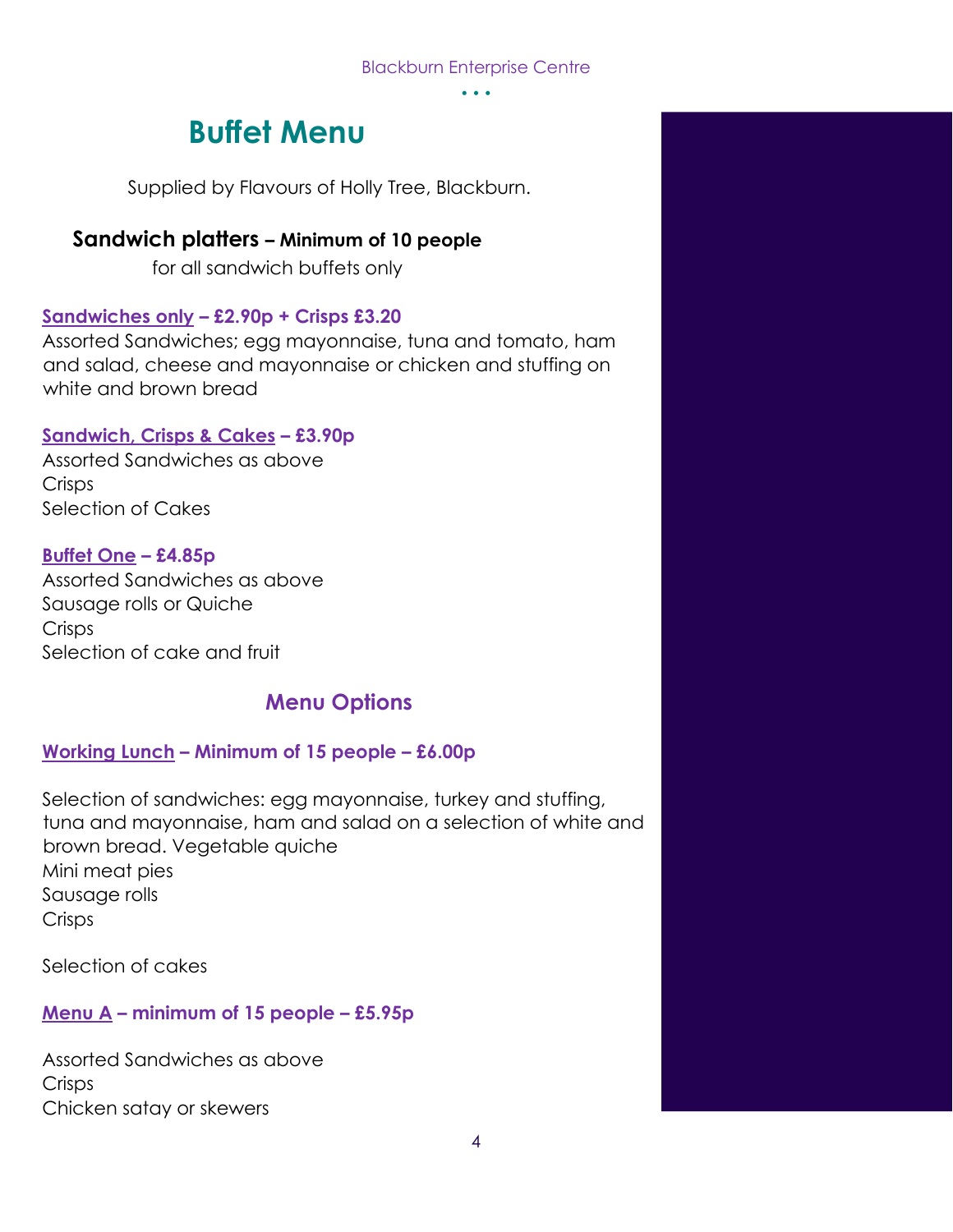• • •

New potato and chive salad Three pepper rice with basil dressing Coleslaw

Selection of homemade cakes and fruit.

## **Menu B – minimum of 15 people – £6.75p**

Assorted sandwiches; egg mayonnaise, beef salad and mustard mayonnaise, roast ham and Leicester cheese and prawn mayonnaise on white and brown bread. Vegetable quiche Meat pie Tomato and feta salad Pasta twists with pesto dressing Rice salad with mushrooms and black-eyed beans Coleslaw Mini chicken satay Crisps

Homemade trifle and fresh baked apple pie.

# **Menu C – minimum of 20 people – £8.70p**

Selection of fresh sliced meats (beef, turkey) with chestnut stuffing and horseradish mayonnaise.

If preferred sandwiches can be substituted for the breads and meats.

Coronation chicken Assorted quiches Sausage rolls Feta cheese and tomato salad, Spring salad Potato and spring onion salad Coleslaw Arabic style cous cous Penne pasta with pepper and tomato dressing. Selection of breads Coleslaw **Crisps**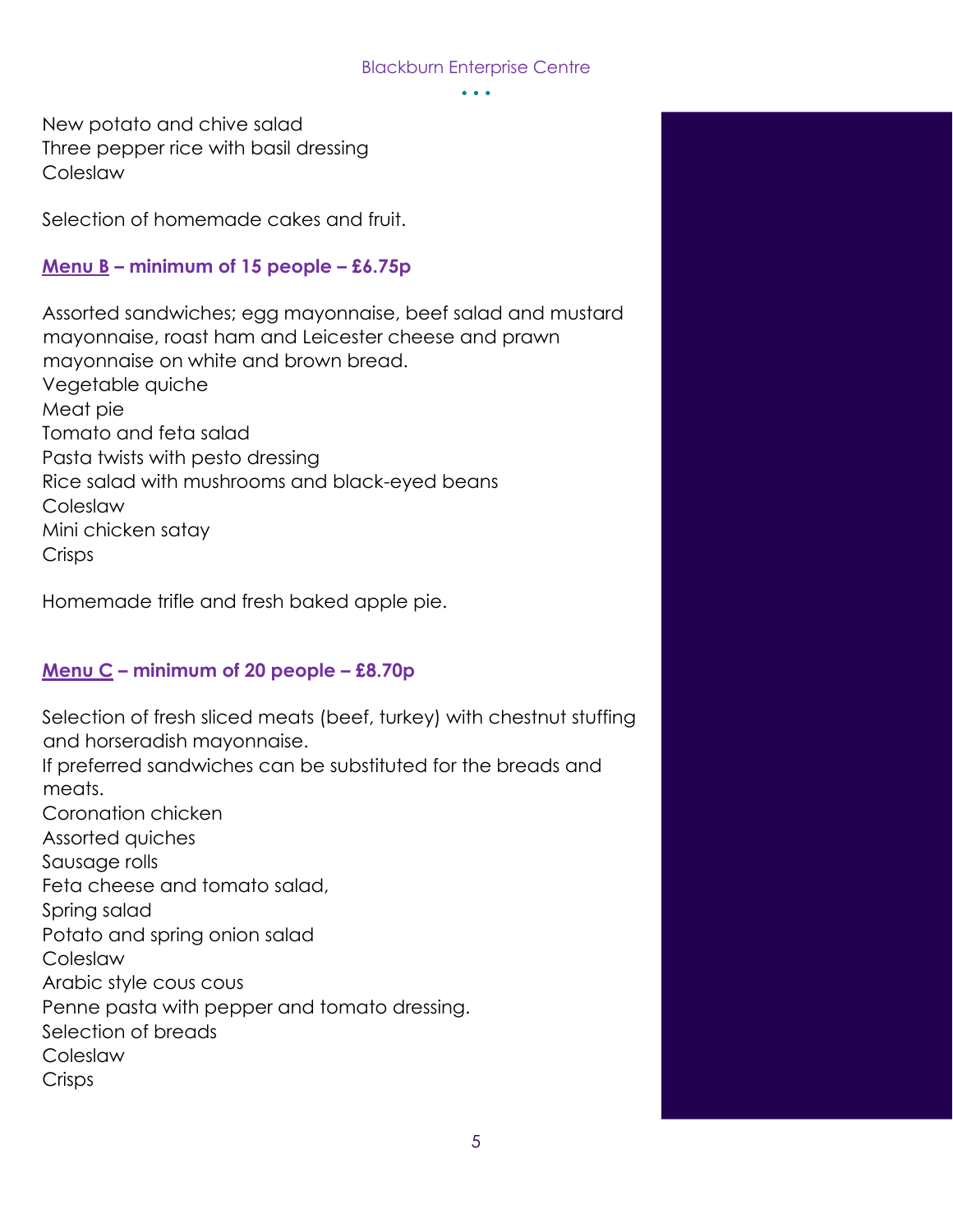Luxury gateaux, English and continental cheese board, fresh fruit salad in orange syrup. Please note buffets may vary occasionally due to availability of produce or late bookings

# **Halal buffet**

Supplied by DELI DELIGHT – Blackburn

# **Savoury platter – £3.20 a head, 4 of the following per person**

Lamb, veg, samosas, chicken, veg spring rolls. Lamb/chicken pakoras. Sausage rolls, cheese and onion quiches Chicken wings, pizza slices and onion rings

# **Pitta Platter – £3.20 a head**

Variety of fillings served in a pitta pouch: Lamb kebab, veg falafel, chicken kebab, Mexican kebab, cheese salad.

# **Tortilla wraps – £3.20 a head**

Thai Prawn, Veg falafel, Mexican chicken, tuna salad, lamb kebab, chicken kebab.

# **Sandwich platter – £2.40 a head**

Assorted sandwiches on white and brown bread Egg mayo, tuna salad, cheese ploughman's, chicken & stuffing, chicken tikka salad, cheeses salad, Mexican chicken salad.

# **Classic Salad Bowl - £3.60 per person**

Fresh Green Salad served with Creamy Coleslaw

# **Greek Feta Salad - £3.60 per person**

Feta, Olive, Sundried Tomatoes, Cherry Tomatoes, Lettuce, Cucumber served with an Olive Oil and Balsamic Dressing